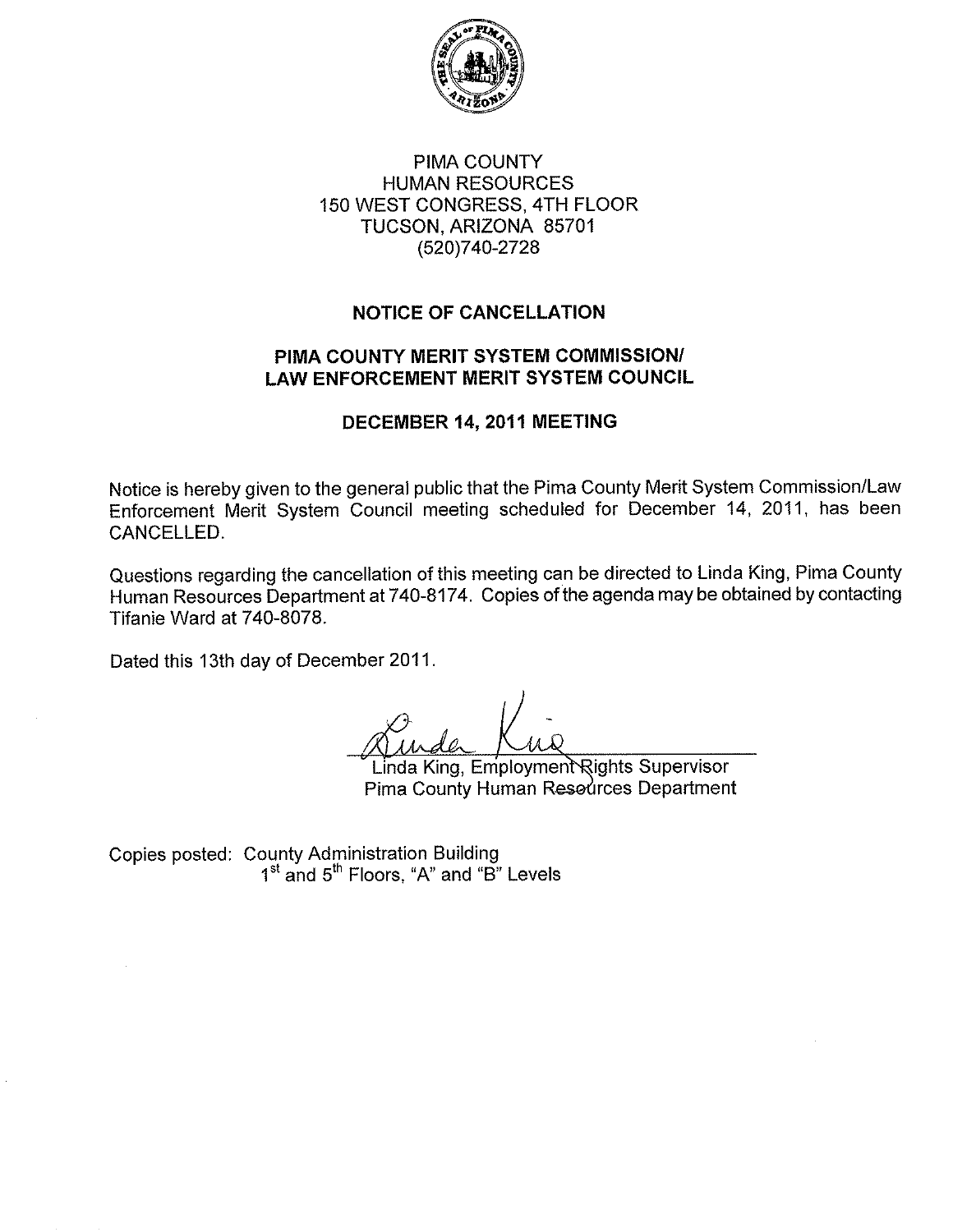#### PIMA COUNTY MERIT SYSTEM COMMISSION/ LAW ENFORCEMENT MERIT SYSTEM COUNCIL

An Open Meeting of the Pima County Merit System Commission/Law Enforcement Merit System Council will be held on Monday, December 12, 2011, Tuesday, December 13, 2011 and Wednesday, December 14, 2011, convening at 9:00 a.m., (or at other such time to which the hearing may be continued), in the Merit System Conference Room, located on the 4<sup>th</sup> floor, 150 West Congress, Tucson, Arizona to discuss the business of the Pima County Merit System Commission and the Pima County Law Enforcement Merit System Council. 

#### **AMENDED AGENDA**

- А. Pledge of Allegiance
- **B. Roll Call**
- C. **Approval of Minutes**
- 1. Open Meeting Minutes of November 7, 2011 2. Open Meeting Minutes of November 14, 2011
- 3. Open Meeting Minutes of November 15, 2011
- 4. Open Meeting Minutes of November 16, 2011
- D. **Other Business** Discussion and Action: **None**
- E. Hearing and Decision on Appeal **Hearing Officer Report:** None
- $F.$ Appeal Hearing Discussion and Action: 1. Iva Smith v. Regional Wastewater Reclamation Dept.
- G. **Legal Consultation**
- $H<sub>1</sub>$ **Executive Session**

The Pima County Merit System Commission/Law Enforcement Merit System Council may conduct one or more Executive Sessions concerning any matter on the Open Meeting Agenda for any or all of the following purposes:

- (a) discussion or consideration of employment, assignment, appointment, promotion, dismissal, salaries, disciplining or resignation of a public officer, appointee, or employee of the County of Pima, pursuant to ARS §38-431.03(A)(1); and/or
- (b) discussion or consideration of records exempt from public inspection, including the receipt and discussion of information or testimony that is specifically required to be maintained as confidential by state or federal law, pursuant to ARS §38-431.03(A)(2); and/or
- (c) discussion or consultation for legal advice with the attorney or attorneys for the Commission/ Council, pursuant to ARS §38-431.03(A)(3); and/or
- (d) discussion or consultation with the attorneys for the public body in order to consider its position and instruct its attorneys regarding the Commission's/Council's position in pending or contemplated litigation or in settlement discussions conducted in order to avoid or resolve litigation, pursuant to ARS §38-431.03(A)(4).
- $\mathbf{L}$ Adjournment

Pursuant to ARS §38-431.02, notice is hereby given that a meeting will be conducted at the time and date set forth above, and on any subsequent date or dates to which this meeting or any hearing which is a party thereof may be continued. Questions regarding this meeting can be directed to Allyn Bulzomi, Pima County Human Resources Department, by calling 740-2732. Copies of the agenda may be obtained by contacting Tifanie Ward at 740-8078.